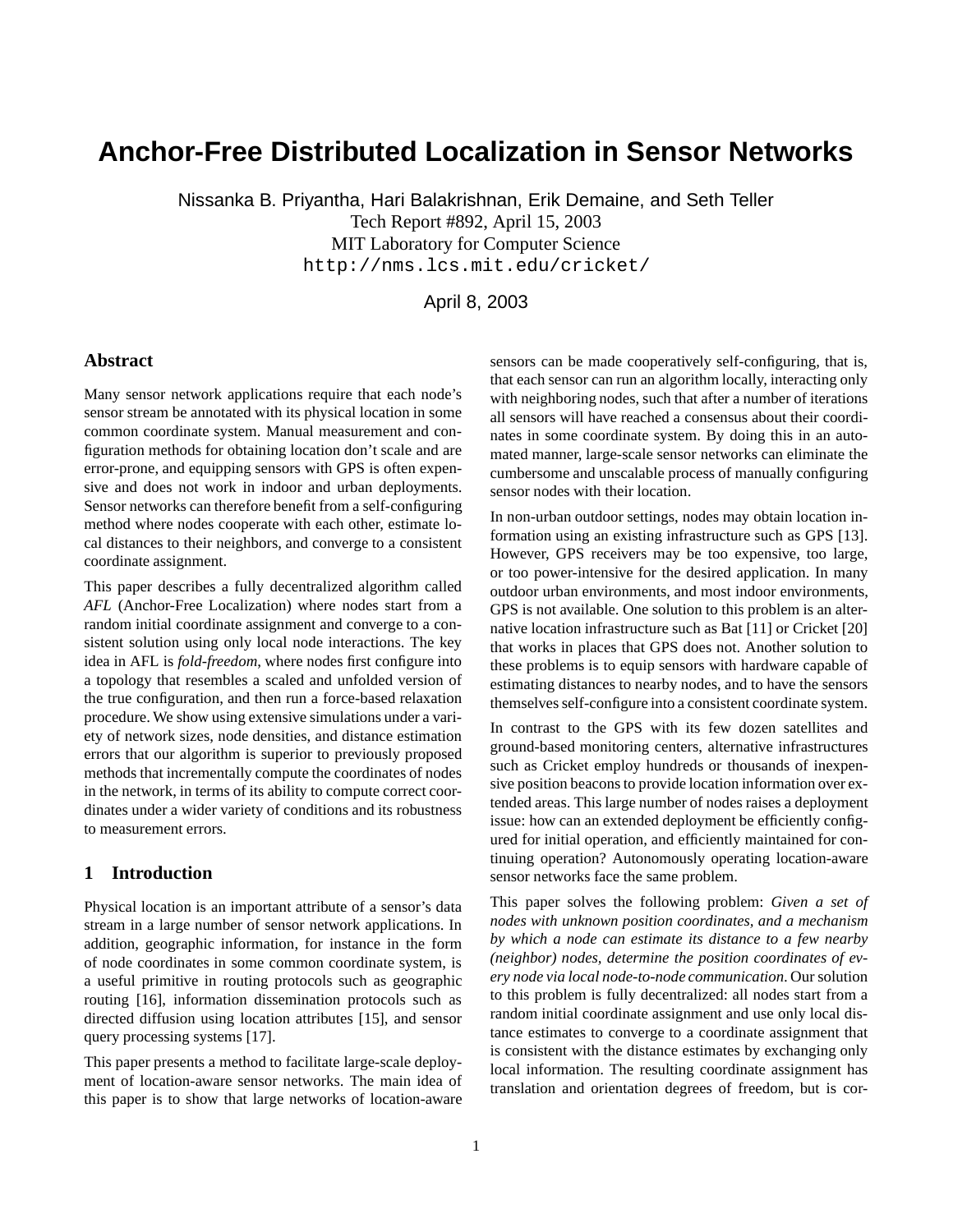rectly scaled. A post-process could incorporate absolute position information into three or four nodes (from building conventions, survey data, or GPS) to remove the translation and orientation degrees of freedom.

Some previous work on this problem assumes that a nonnegligible fraction of nodes in the network are *anchor nodes* that already know their location [2, 7, 21, 23]. In contrast, we pursued an anchor-free approach for three reasons. First, establishing anchors is a manual deployment task, and may be cumbersome. Second, the numerical stability of anchor-based approaches is questionable, since they give more weight to anchor position estimates, and errors in those estimates will have undue effect on the global solution. Finally, anchorbased approaches may not scale well, since to combat the instability described above, a large number of anchors may be required to configure an unbounded working area.

Another class of algorithms proceed *incrementally*, starting from a small core set of nodes that know their location, and adding nodes to an existing, configured network one at a time or in groups[21]. This can be done if a node attempting to join the existing network can successfully estimate its distances to three or four nodes that are already configured. We show in this paper that such incremental approaches have two major problems: first, they may not solve the problem even when a valid coordinate assignment exists, and second, errors in local distance estimates often tend to cascade, leading to large global error.

Our contribution is an algorithm called *AFL* (Anchor-Free Localization), a *concurrent* and *anchor-free* solution to the problem. We show that this combination has significant advantages over several previous approaches. However, realizing such an algorithm is a non-trivial problem, because concurrent approaches tend to fall into false minima, where each node believes it is in an optimal position but the global configuration is incorrect. In particular, the classic approach to obtaining a concurrent algorithm is to model the nodes as point masses connected using springs, and use force-directed relaxation methods to converge toward a minimum-energy configuration. Such force-directed methods are susceptible to severe false minima.

The key idea in AFL that alleviates the false-minimum problem is *fold-freedom*. Based on the observation that many false minima are caused because nodes operating on local information converge falsely to configurations where groups of nodes are topologically folded with respect to the true configuration, AFL seeks to first configure nodes into a "fold-free" configuration that is (loosely speaking) a scaled-up, unfolded and locally distorted version of the true configuration. After this is done, the nodes run a force-based relaxation procedure taking care to not seriously violate fold-freedom. The result is a correct solution, or graph embedding, for a large class of input networks in practice. While we don't yet have a proof of cor-



Figure 1: Examples of graphs that are not rigid (flexible as a bar-and-joint framework), rigid but not globally rigid (multiple embeddings), and globally rigid (one embedding up to rotation, translation, and reflection).

rectness for exactly when AFL works and when it does not, we show using extensive simulations under a range of network sizes, node connectivity and densities, and distance estimation errors that AFL outperforms incremental algorithms by both being able to converge to correct positions when incremental algorithms do not, and by being significantly more robust to errors in local distance estimates.

# **2 Terms and definitions**

This section defines useful notation and terms, and formally defines the problem. For ease of exposition, we restrict our definitions to two dimensions, but AFL applies to threedimensional node placement as well.

# **2.1 Problem definition**

Consider N nodes labeled  $1, \ldots, N$  at unknown distinct locations in some physical region. We assume that some mechanism exists through which each node can discover its *neighbor* nodes by establishing communication with those nodes, and can estimate the range (separation distance) to each of its neighbors. For example, neighbor information may be obtained using radio links, while range information may be obtained using radio coupled with ultrasonic or acoustic signals. Each discovered neighbor relationship contributes one undirected edge  $e = (i, j)$  in a graph  $G$  over the nodes. We denote by  $r_{ij}$  the *range*, or estimated distance, between nodes  $i$  and j, and by  $d_{ij}$  the actual distance between nodes i and j.

Given a collection of  $N$  nodes, and the distance measurements of each node to its neighbors, the goal is to produce a set of coordinate assignments  $p_i$  that are *consistent* with all distance measurements, that is, an assignment of points  $p_i$  for all i and j such that the distance between i and j  $||p_i - p_i|| = d_{ij}$  for all  $e \in G$ . Note that this position assignment can be unique only up to an arbitrary rotation, translation, and possible reflection, but its scale is determined by the measured ranges.

However, for some graphs, the position assignment is not unique even up to rotation, translation, and reflection. Refer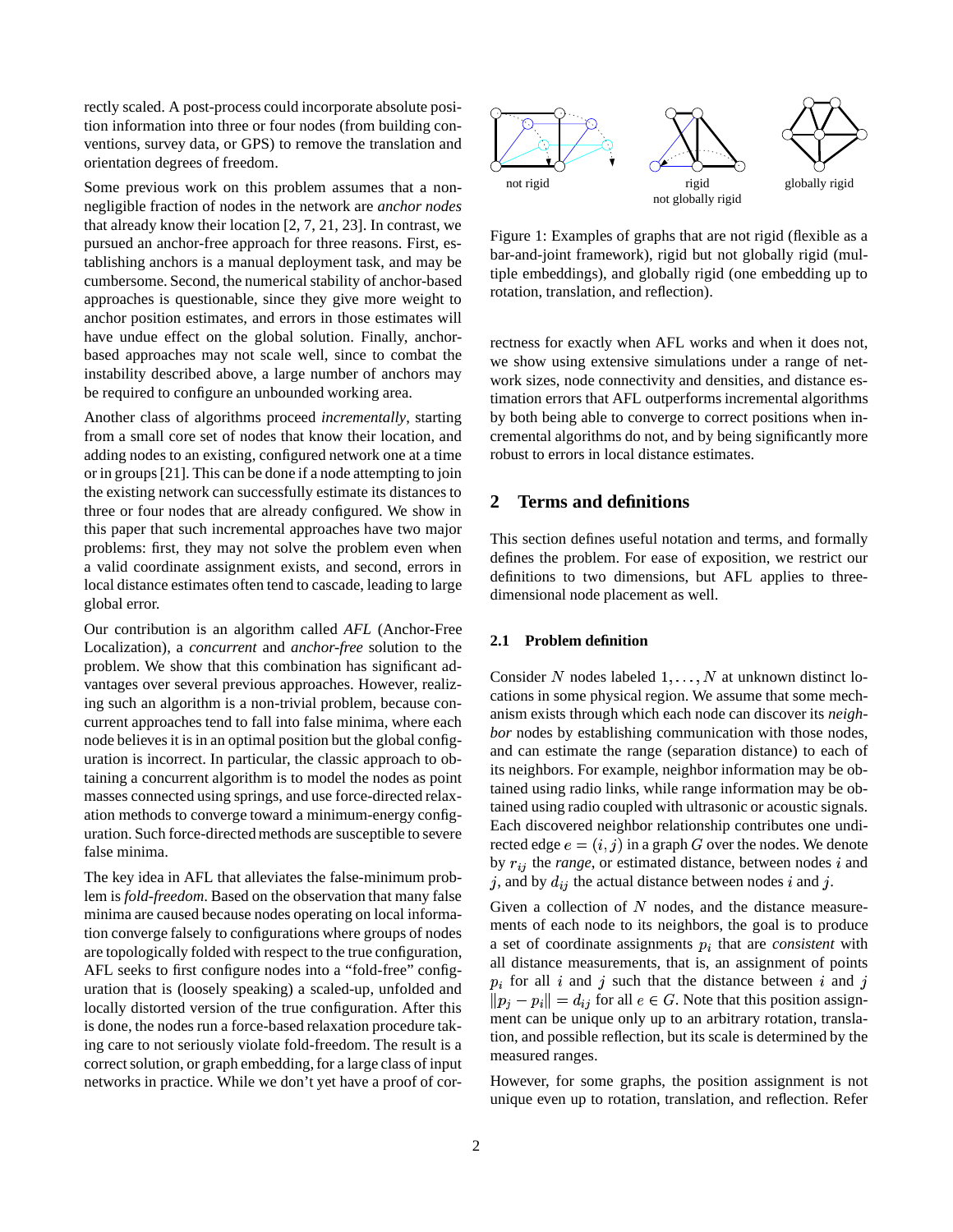

Figure 2: A graph consisting of 16 nodes, displayed at their true positions.

to Figure 1. If we treat the graph as a bar-and-joint framework, the graph should be *rigid* in the sense that it cannot be flexed while preserving the distances (as in a rectangle, for example). Even if the graph is rigid, it may be subject to "local flips". For example, if there are just two triangles sharing an edge, one triangle can be reflected through that edge without any distances changing. We call such a graph *rigid* but not *globally rigid*. For autolocalization to work given just edge lengths, we need a *globally rigid* graph that has exactly one embedding. We elaborate on this connection to rigidity theory, and known results about globally rigid graphs, in Section 3.2.

Even if the graph is globally rigid and has a unique embedding, it is NP-hard to find the correct embedding in general [24, 25]. Most solutions have failure modes where they fall into false minima or simply don't work for certain topologies (*e.g.*, incremental methods don't work well unless the node density is high). Furthermore, in practice, distance estimation errors occur, which may cascade in certain solutions to produce highly erroneous configurations.

## **2.2 Performance metric**

In previous work on the localization problem, researchers have used the average percentage error of the calculated distances compared to the true distance between neighbors as a measure of the algorithm's performance [2, 21]. While instructive, this metric does not fully capture the intended goal of the configuration algorithm, which is to produce coordinate assignments that "resemble" the true configuration's topological properties. For example consider the graph of nodes in Figures 3 and 4. These figures show two modified versions of the graph in Figure 2 where the average error ratio is  $5\%$ compared to the original graph. Compared to the graph in Figure 3, it is visually obvious that the graph in Figure 4 is a



Figure 3: A modified version of the graph in Figure 15 where the average edge length error is 5%.



Figure 4: Another modified version of graph in Figure 15 where the average edge length error is 5%.

much better approximation of the true configuration. Simply reporting the average position error does not capture the true behavior of auto-localization algorithms.

To capture this global structural property, we introduce a metric called the *Global Energy Ratio (GER)*. The global energy ratio is the root-mean-square normalized error value of the node-to-node distances, where the error  $e_{ij}$  is the difference between the true distance  $d_{ij}$  and the distance in the algorithm's result  $\hat{d}_{ij}$ , and  $\hat{e}_{ij}$  is the normalized error, equal to  $\frac{\hat{d}_{ij} - d_{ij}}{d_{ij}}$ .

$$
GER = \frac{\sqrt{\sum_{i,j:i < j} \hat{e}_{ij}^2}}{N(N-1)/2}.
$$
\n(1)

This measure captures both the edge length errors and the structural error of the graph, because it has contributionsfrom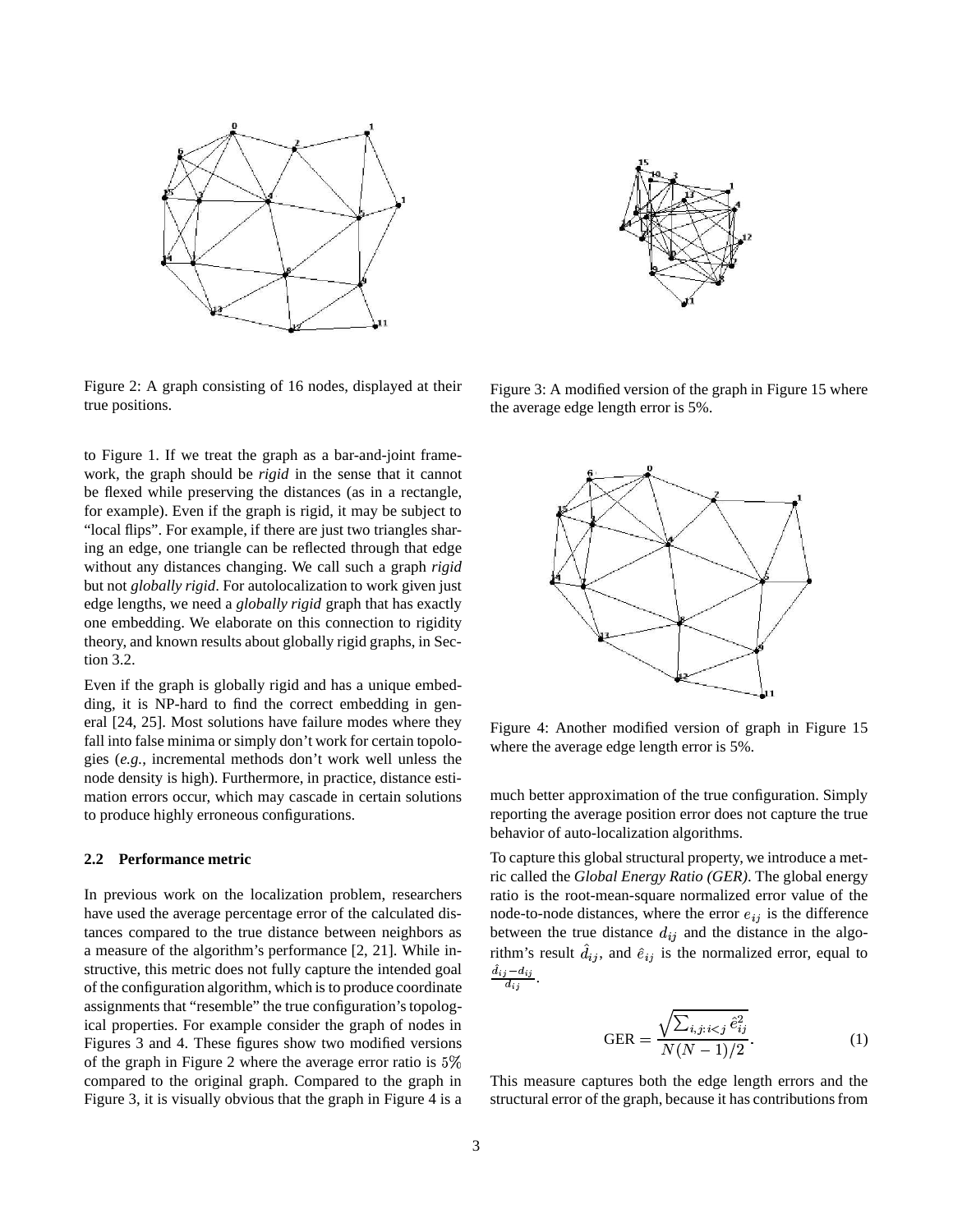both nodes that are neighbors as well as nodes that are not. As an example, the GER of the configuration in Figure 3 is  $0.034$ , while the GER of the configuration in Figure 4 is  $0.005$ . If all the estimated ranges  $r_{ij}$  between neighbor nodes are equal to the true  $d_{ij}$  values, and if the true configuration is rigid, then an ideal algorithm will produce a result whose GER = 0. Because  $\hat{e}_{ij}$  compares  $d_{ij}$  with  $d_{ij}$  rather than with  $r_{ij}$ , the GER metric also captures the errors in the final configuration caused by erroneous range estimates.

# **3 Related work**

Previous research has addressed various versions of the distributed localization problem. We characterize the distributed algorithms developed to solve this problem in two different ways. The first characterization is according to whether or not they rely on *anchor nodes*, which are nodes that are preconfigured with their true position. The second is based on whether they are *incremental* or *concurrent* algorithms.

**Anchor-based algorithms.** Algorithms that rely on anchor nodes assume that a certain minimum number or fraction of the nodes know their position, e.g., by manual configuration or using some other location mechanism. The final coordinate assignment of individual nodes will therefore be valid with respect to another possibly global coordinate system. Any positioning scheme built around such algorithms has the limitation that it needs another positioning scheme to bootstrap the anchor node positions, and cannot be easily applied to any context in which another location system is unavailable (e.g., strictly interior to a building). It turns out that in practice a large number of anchor nodes are needed for the resulting position errors to be acceptable [21].

**Anchor-free algorithms.** In contrast, anchor-free algorithms use local distance information to attempt to determine node coordinates when no nodes have pre-configured positions. Of course, any such coordinate system will not be unique and can be embedded into another global coordinate space in infinitely many ways, depending on global translation, rotation, and possibly flipping. This limitation is fundamental to the problem specification, and is not a limitation of the algorithm.

If the coordinates assignments must conform to another coordinate system such as GPS, any algorithm that does not use anchor nodes can easily be converted to a one that uses a small number of anchor nodes by adding a final transformation where all the node coordinates are transformed using three (in 2D) or four (in 3D) anchor nodes.

**Incremental algorithms.** These algorithms usually start with a core of three or four nodes with assigned coordinates. Then they repeatedly add appropriate nodes to this set by calculating the node's coordinates using the measured distances to previous nodes with already computed coordinates. These coordinate calculations are based on either simple trigonometric



Figure 5: Nodes involved in a typical incremental optimization.



Figure 6: Nodes involved in a typical concurrent optimization.

equations or some local optimization scheme.

A drawback of incremental algorithms is that they propagate measurement errors, resulting in poor overall coordinate assignments. Some incremental approaches apply a later global optimization phase to balance such error, but it remains difficult to jump out of local minima introduced by the local optimization in the incremental phase.

**Concurrent algorithms.** In these algorithms, all the nodes calculate and refine their coordinate information in parallel. Some of these algorithms use an iterative optimization scheme that reduces the difference between measured distances and the calculated distances based on current coordinate estimates.

Concurrent optimization schemes have a better chance of avoiding local minima compared to incremental schemes especially under measurement errors, because they continually balance global error and thereby try to avoid error propagation. For example, consider Figure 5, which shows node positions from a typical incremental optimization scheme; in contrast, Figure 6 shows the same set of nodes involved in typical concurrent optimization. As we can see, the layout of the nodes involved in these optimizations more frequently results in an incorrect coordinate assignment (or local minima) for the incremental scheme compared to the concurrent scheme. A more thorough experimental comparison can be found in Section 5.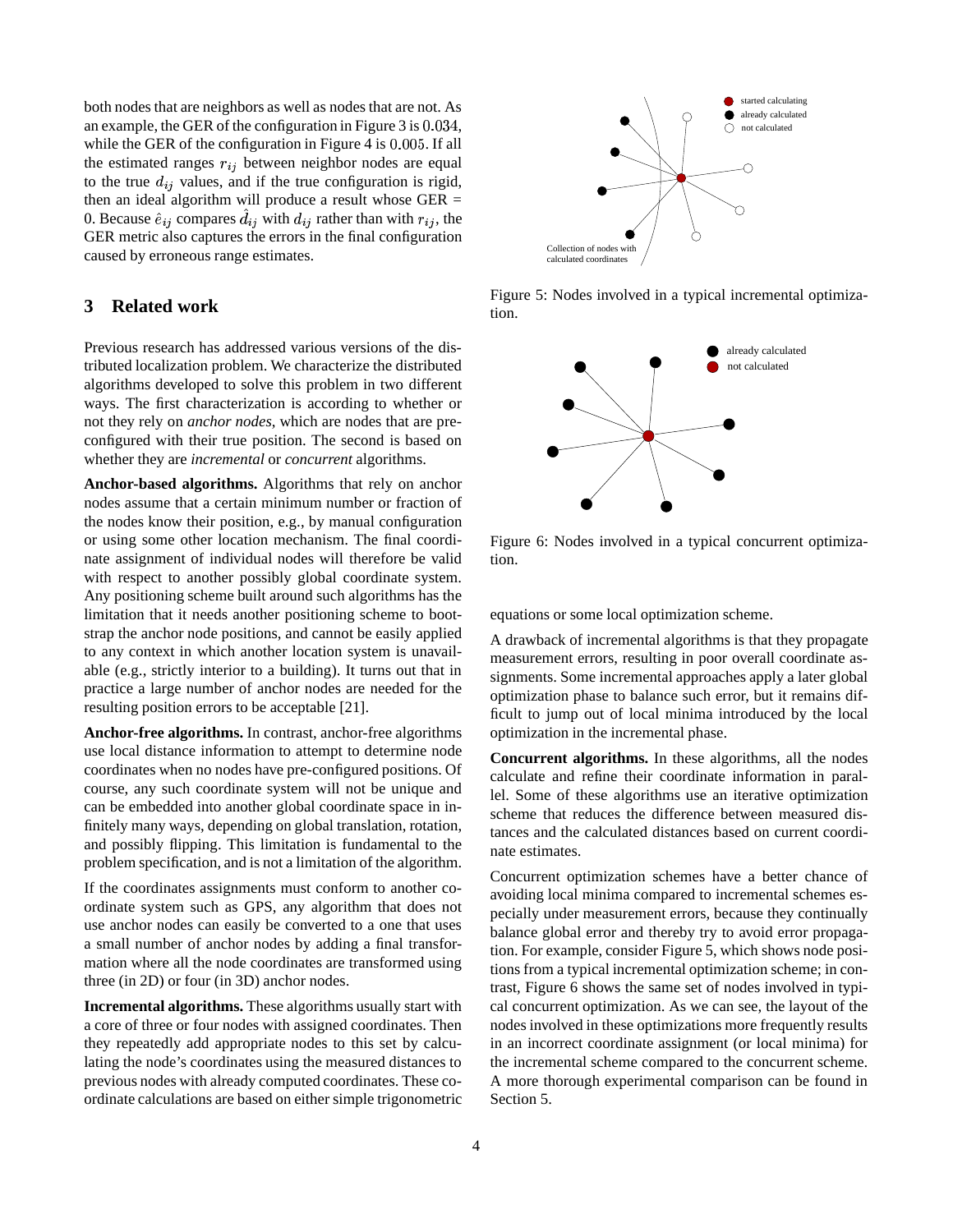Previously proposed concurrent algorithms almost always use anchor nodes. The anchor nodes with known position information help avoid local minima during the optimization. In contrast, AFL avoids the use of anchor nodes, while its initial phase of building a fold-free configuration helps avoid local minima during the optimization.

#### **3.1 Previous Auto-localization Systems**

Doherty *et al.* describe an anchor-based algorithm for localization using only connectivity constraints among beacons. They represent the connectivities as a set of convex position constraints, and use a centralized linear-programming algorithm to solve for the node positions.

Bulusu *et al.* describe a GPS-less scheme that uses the radio connectivity of a node to a set of anchor nodes to determine its coordinates [2]. The coordinates of non-anchor nodes are obtained by calculating the centroid of all the anchors in the nodes radio-range. This is a concurrent algorithm, but it does not use any optimization. In simulations, they achieve about 12% localization error with approximately 12 anchor nodes per non-anchor node ( $\frac{R}{d}$  = 2 where R is the radio range and  $d$  is the separation between anchors). The ratio of the anchor nodes to non-anchor nodes is rather large.

The ABC algorithm is an incremental algorithm that does not use anchor nodes [21]. ABC first selects three in-range nodes and assign them coordinates to satisfy the inter-node distances, then it incrementally calculates the coordinates of nodes using the distances to three nodes with already calculated coordinates. This simple incremental scheme results in error propagation. The authors report that with 5% range error, ABC results in about 60% average position error, which is larger than tolerable in many situations. This is a consequence of cascading errors in incremental solutions.

The Terrain algorithm, another anchor-based algorithm, builds on ABC [21]. Each anchor starts the ABC algorithm. Using the coordinates assigned using ABC, each node calculates the distances to at least three anchors. Then each node performs a concurrent optimization using the distances to the anchors and the anchor coordinates. The authors report about 25% position error (actual offset of the node position from the true position) with 5% range error. They also mention that position errors show a high variance and possibility of divergence during the optimization phase. A related algorithm for localizing nodes in an ad hoc network uses hop-count and radio strength as distance measures, but assumes nearly uniform node density and no occlusion [18].

Savarese *et al.* describes a two-phase, anchor-based, concurrent, localization algorithm [22]. The first phase of the algorithm, Hop-Terrain, is a variant of Terrain, and is robust against ranging errors. The second phase is a simulatedannealing based optimization. With 5% range errors, 10% of the nodes being anchors, and 12 neighbors per node, this al-

|              | Incremental       | Concurrent       |
|--------------|-------------------|------------------|
| Anchor-based | Collaborative-    | Terrain [21]     |
|              | multilater'n [23] | Hop Terrain [22] |
|              | AOA [19]          | GPS-less [2]     |
| Anchor-free  | ABC [21]          | AFL (this paper) |

Table 1: A characterization of localization algorithms.

gorithm results in about 12% average position error.

Savvides *et al.* describe a *collaborative multilateration* scheme, an anchor-based localization algorithm [23]. Here, a node solves a set of over-constrained equations relating the distances among a set of anchors and a set of non-anchor nodes (including itself). For a sample graph of 300 nodes, the algorithm needs about 30 (10%) anchor nodes to calculate the location of the other nodes. *Iterative multilateration*, an incremental component of their algorithm, produces node position errors within 20cm of a node's actual positions, when the ranging error is small (2cm, Gaussian-distributed). This experiment consists of 50 nodes, with a 3m ranging system, deployed in a square grid of  $15 \times 15$ m, and with 10% of the nodes being anchors.

Niculescu *et al.* present an anchor-based, distributed algorithm that uses *angle-of-arrival* (AOA) for localization [19]. In this algorithm, nodes iteratively obtain position and orientation information starting from anchor (landmark) nodes. One potential problem with this approach is that using angleof-arrival is expensive and obtaining precise angle estimates is often difficult.

Howard *et al.*'s localization scheme using spring-based relaxation is perhaps the closest to our work [14]. In their system, robots equipped with odometric equipment move through an environment, seeding beacons with approximate initial positions, from which the beacons run a distributed relaxation procedure. While the problem setup is different from ours because of the assumption of having active robots to seed the system, we discuss certain similarities in Section 4 when we describe the details of AFL.

Bulusu *et al.* study the performance characteristics of different RF-based beacon configuration algorithms and conclude that node density is an important determinant of performance [3]. This paper also contains a detailed survey of various beacon-based localization schemes.

Table 1 categorizes these algorithms according to the taxonomy developed earlier. Because AFL does not use anchor nodes, it can provide localization without an existing location system. AFL uses a concurrent optimization scheme that is robust against measurement errors.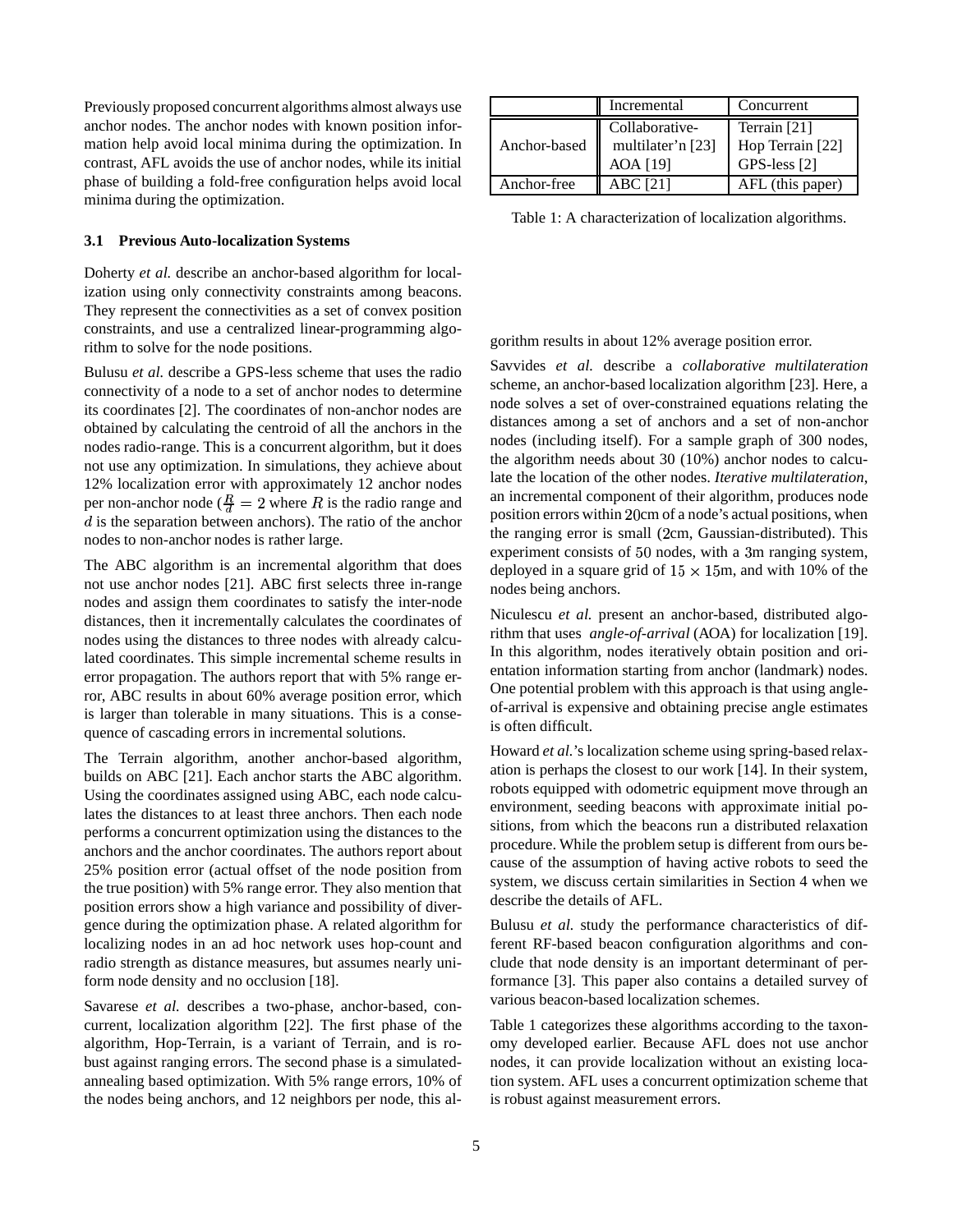## **3.2 Previous Geometric Work**

Given an abstract graph with a specified length (positive real number) for each edge, when can the graph be embedded into 2D or 3D while satisfying the edge lengths? When is such an embedding unique (up to global translation, rotation, and reflection), and therefore a reliable reconstruction of the desired geometry? Both of these questions have received considerable attention in both the discrete geometry and computational geometry communities.

Deciding whether a graph with edge lengths can be embedded is NP-hard in general [25]. Basically, triangles form rigid structures but can be independently flipped (folded), and deciding whether a string of triangles can be folded left and right to make a particular length is equivalent to subset sum. Saxe [24] proved the stronger result that the problem is strongly NP-hard even for embedding into 1D.

A graph with specified edge lengths which has a unique embedding is called *globally rigid* [4, 12], a variation on the well-studied concepts in *rigidity theory* [5, 10, 9]. Because global rigidity can be expressed as the uniqueness of a solution to a system of algebraic constraints (specifying distances between some pairs of vertices), global rigidity is almost always a property of the underlying graph, not the specific edge lengths. ("Almost always" is a measure-theoretic notion, meaning "with probability 1" under any reasonable probability distribution.) A graph (without edge lengths) is *generically globally rigid* if, for almost any realizable assignment of lengths to the edges, it is globally rigid.

Hendrickson [12] showed that, for a graph to be generically globally rigid in d dimensions, it must be  $(d + 1)$ -connected and the removal of any edge must leave the graph "generically rigid" [5, 10, 9]. Both of these properties can be checked in polynomial time. Connelly [4] proved that these two properties are not enough: they do not imply generic global rigidity in 3D. However, Hendrickson conjectures that these two properties are enough, exactly characterizing generic global rigidity, in 2D.

Embedding a graph with given edge lengths also arises in the context of reconstructing the geometry of molecular structures in an area called *distance geometry*; see e.g. [6]. In this context, distance measurements are substantially less accurate, and several techniques have been developed to refine estimates and reduce error bounds by combining several constraints. On the algorithmic side, Berger et al. [1] give efficient algorithms for embedding a graph with error-prone edge lengths, even when nearly half of the edges might have completely inaccurate lengths. However, these algorithms rely on every node having a constant fraction of the nodes as neighbors, for a total of  $\Omega(n^2)$  links between n nodes, which does not scale in our context.

# **4 AFL algorithm**

## **4.1 Overview**

The AFL algorithm proceeds in two phases. The first phase is a heuristic that produces a fold-free graph embedding which "looks similar" to the original embedding. The second phase uses a mass-spring based optimization to correct and balance localized errors. We begin with a summary of the second phase to illustrate the need for and importance of the first phase.

To understand the importance of fold-freedom, consider the classical mass-spring optimization method. Here, we imagine each edge in the graph as a spring between two masses, with a rest length equal to the measured distance between the two nodes. If the current estimated distance between two nodes is greater than their true (measured) length, the spring incurs a force that pushes them apart. On the other hand, if the estimated distance is larger than the true distance, a force pulls them together. Different mass-spring schemes define the magnitude of these forces differently, but the optimization proceeds essentially in the same iterative manner: at each step, nodes move in the direction of the resultant force. At any node, the optimization stops when the resultant force acting on it is zero; the global optimization stops when every node has zero force acting on it. In the optimization, if the magnitude of the force between *every* pair of neighbor nodes is also zero (*i.e.*, the global energy of the system measured as the sum of squares of the forces is zero), then the optimization has reached the global minimum; otherwise, it has reached a local minimum.

Mass-spring optimization is used heavily in the field of *forcedirected graph drawing* [8]. In force-directed graph drawing, the mass-spring model and optimization are used to find some local minima ideally representing "nice" drawings of graphs. Howard et al. [14] describe the use of this technique for general localization. In this paper, the authors mention that the mass-spring approach can converge to local minima rather than the global minimum. This is the fundamental problem with unconstrained mass-spring optimizations when nodes start with a random initial coordinate assignment, mass-spring optimization has a high probability of converging to local minimum. For example, Figure 8 shows the graph we obtain by applying spring-mass optimization to the graph in Figure 7 with random initial coordinate assignments. In Section 5, we show that mass-spring based optimization indeed has a high probability of reaching a local minimum.

Through simulations we observed that local minima in a spring-based optimization are most often characterized by sections of the graph "folding over" with respect to the true configuration. Because folds involve *groups of nodes* that have all folded over, their local interactions are both correct and strong and there isn't enough resultant force exercised by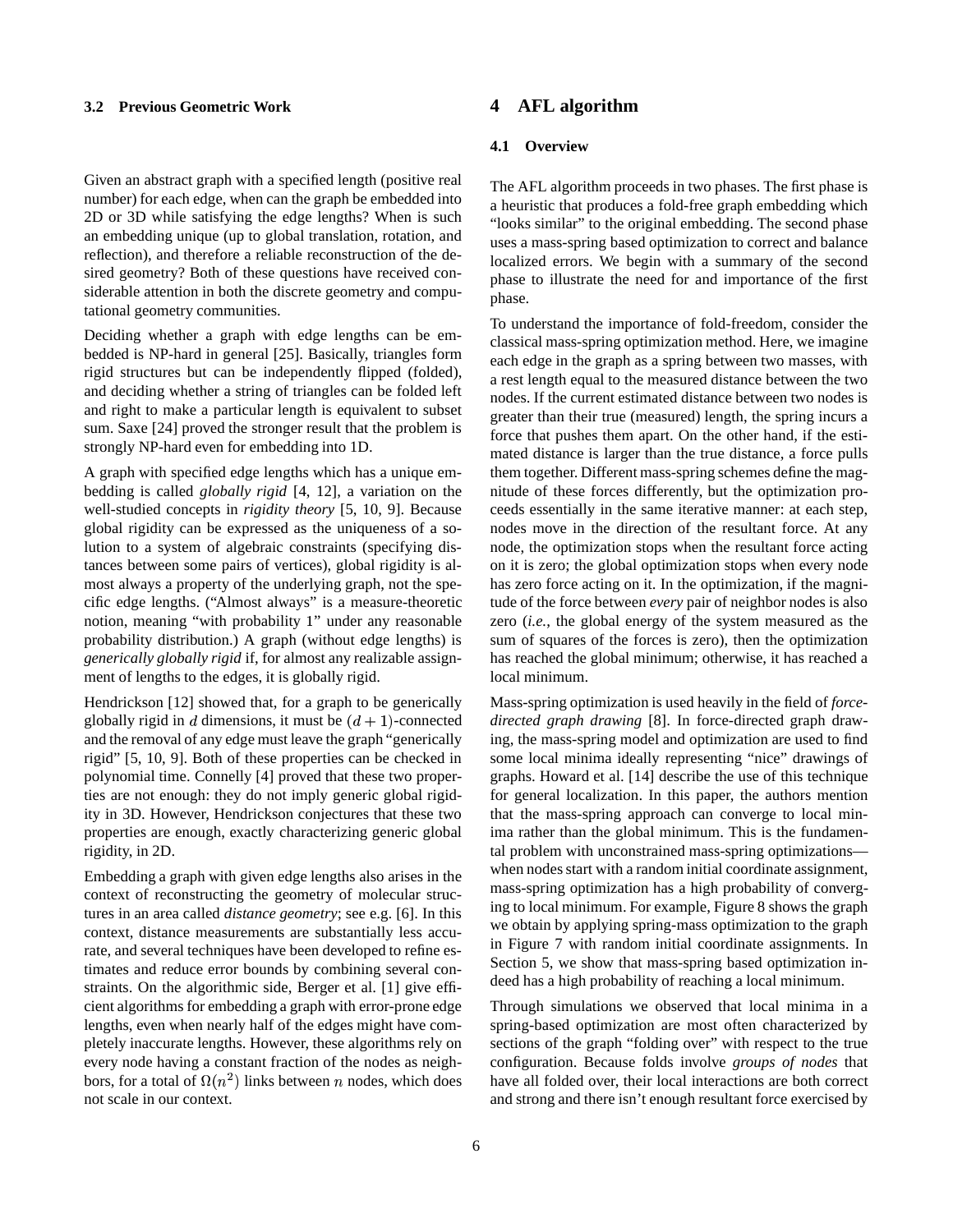

Figure 7: A graph with sixteen nodes with nodes at their true positions.



Figure 8: The graph obtained by applying mass-spring optimization to the graph in Figure 7 with a random initial coordinate assignment.

the nodes neighboring the fold to unfold the group and improving the global energy. Thus, the goal of the first phase of AFL is to design an initial "fold-free" coordinate assignment. In fact, our observation of folds causing local minima may shed light on a point made by Howard *et al.* [14], who found that local minima did not seem to occur frequently in their experimental setup. Their experiments were done with robots equipped with odometric equipment moving around to provide initial coordinates to beacons, and this in fact led to approximately fold-free initial configurations from which the force-directed optimizations work better.

### **4.2 Generating a fold-free configuration**

The goal of the first phase of AFL is to embed the graph structurally similar to the original embedding. More specif-



Figure 9: First step of the fold-free phase – electing  $n_1$ .

ically, the algorithm tries to avoid folds in the resulting graph compared to the original graph. We formally define a *foldfree embedding* of a graph to be one where every cycle of the embedding has the correct clockwise/counterclockwise orientation of nodes, modulo global reflection, with respect to the original graph.<sup>1</sup> We do not guarantee that our heuristic produces such an embedding, but it is our motivating principle. Our heuristic applies to both 2D and 3D graphs, but for clarity we focus on the 2D version; the 3D version is a simple extension. It operates in distributed fashion.

We start with some terminology and assumptions. We assume that each node has a unique identifier; the identifier of node i is denoted by  $ID_i$ . We use the phrase *hop-count between nodes i* and *j* to mean the number of nodes  $h_{i,j}$  along the shortest radio path between nodes  $i$  and  $j$ . We assume symmetrical links between nodes, making the graph is undirected, so that  $h_{i,j} = h_{j,i}$ . In practice, this heuristic works on a neighbor graph that assumes only radio connectivity, without using accurate ranging information from other technologies like ultrasound.

The algorithm first elects five reference nodes. Four of these nodes  $n_1, n_2, n_3$ , and  $n_4$  are selected such that they are on the periphery of the graph and the pair  $(n_1, n_2)$  is roughly perpendicular to the pair  $(n_3, n_4)$ . The node  $n_5$  is elected such that it is in the "middle" of the graph. These five nodes are elected in five steps.

- **Step 1.** Select an arbitrary node  $n_0$ —a simple way to achieve this in distributed fashion is to pick the node with smallest  $ID$ . Then, select the reference node  $n_1$ to *maximize*  $h_{0,1}$ ; *i.e.*,  $n_1$  is a node that is the maximum hop-count away from node  $n_0$  (Figure 9). Any ties are broken using the node's  $ID$ .
- Step 2. Select reference node  $n_2$  to *maximize*  $h_{1,2}$  (Figure 10). Any ties are broken using the node's  $ID$ .
- Step 3. Select reference node  $n_3$  to *minimize*  $|h_{1,3}$  –

<sup>1</sup>This notion is similar to the *combinatorial embedding* used in planar graphs, and the *order type* used in point sets / complete graphs.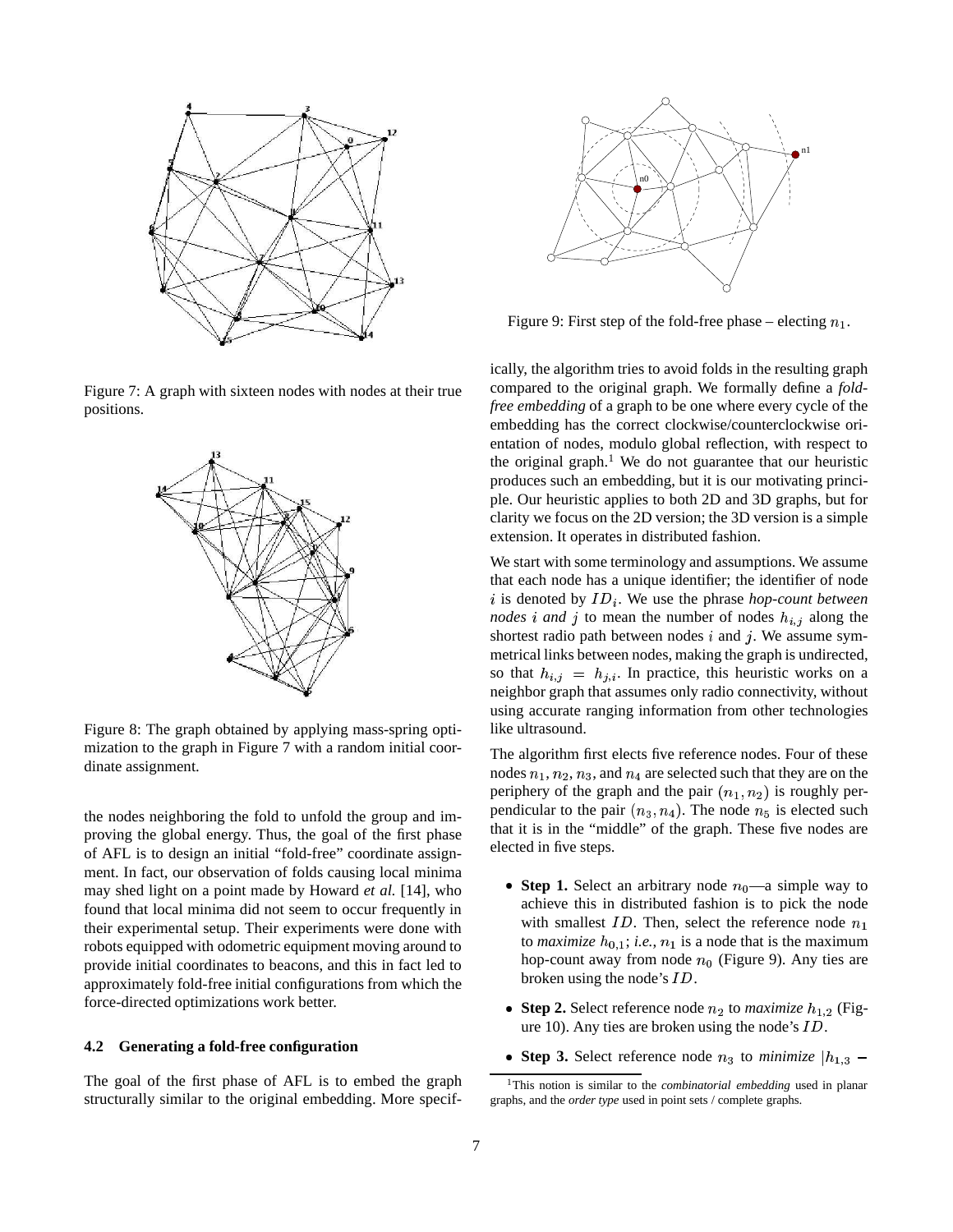

Figure 10: Second step of the fold-free phase – electing  $n_2$ .



Figure 11: Third step of the fold-free phase – electing  $n_3$ .



Figure 12: Fourth step of the fold-free phase – electing  $n_4$ .



Figure 13: Fifth step of the fold-free phase – electing  $n_5$ .



Figure 14: The graph obtained after running the fold-free phase on Figure 2(zoomed out).

 $h_{2,3}$ . In general, several nodes may all have the same minimum value, and the tie-breaking rule is to pick the node that *maximizes*  $h_{1,3} + h_{2,3}$  from the contenders.

This step selects a node that is roughly equidistant from nodes  $n_1$  and  $n_2$ ) and is "far away" from  $n_1$  and  $n_2$  (Figure 11).

- **Step 4.** As in the previous step, select reference node  $n$ to *minimize*  $|h_{1,4} - h_{2,4}|$ . Now, break ties differently: from among several potential contender nodes, pick the node that *maximizes*  $h_{3,4}$ . This optimization selects a node roughly equidistant from nodes  $n_1$  and  $n_2$ ) while being farthest from node  $n_3$  (Figure 12).
- **Step 5.** As in the previous step, select reference node  $n_5$ to  $\emph{minimize}~|h_{1,5} \!-\! h_{2,5}|.$  From the contender nodes, pick the node that *minimizes*  $|h_{3,5} - h_{4,5}|$ . This optimization selects the node representing the rough "center" of the graph (Figure 13).

For all other nodes  $n_i$ , the heuristic uses the hop-counts  $h_{1,i}$ ,  $h_{2,i}, h_{3,i}, h_{4,i},$  and  $h_{5,i}$  from the chosen reference nodes to approximate the polar coordinates  $(\rho_i, \theta_i)$ . Here, R is the maximum radio range.

$$
\rho_i = h_{5,i} \times R
$$
  
\n
$$
\theta_i = \tan^{-1}\left(\frac{h_{1,i} - h_{2,i}}{h_{3,i} - h_{4,i}}\right)
$$

This coordinate assignment roughly approximates the true layout of the graph, especially for graphs that "radiate out" from a central point. Figures 2 and 14 show the shapes of a sample original embedding and the embedding we obtain by the first phase's approximate coordinate assignment. When calculating  $\rho_k$ , the use of range R to represent one hop-count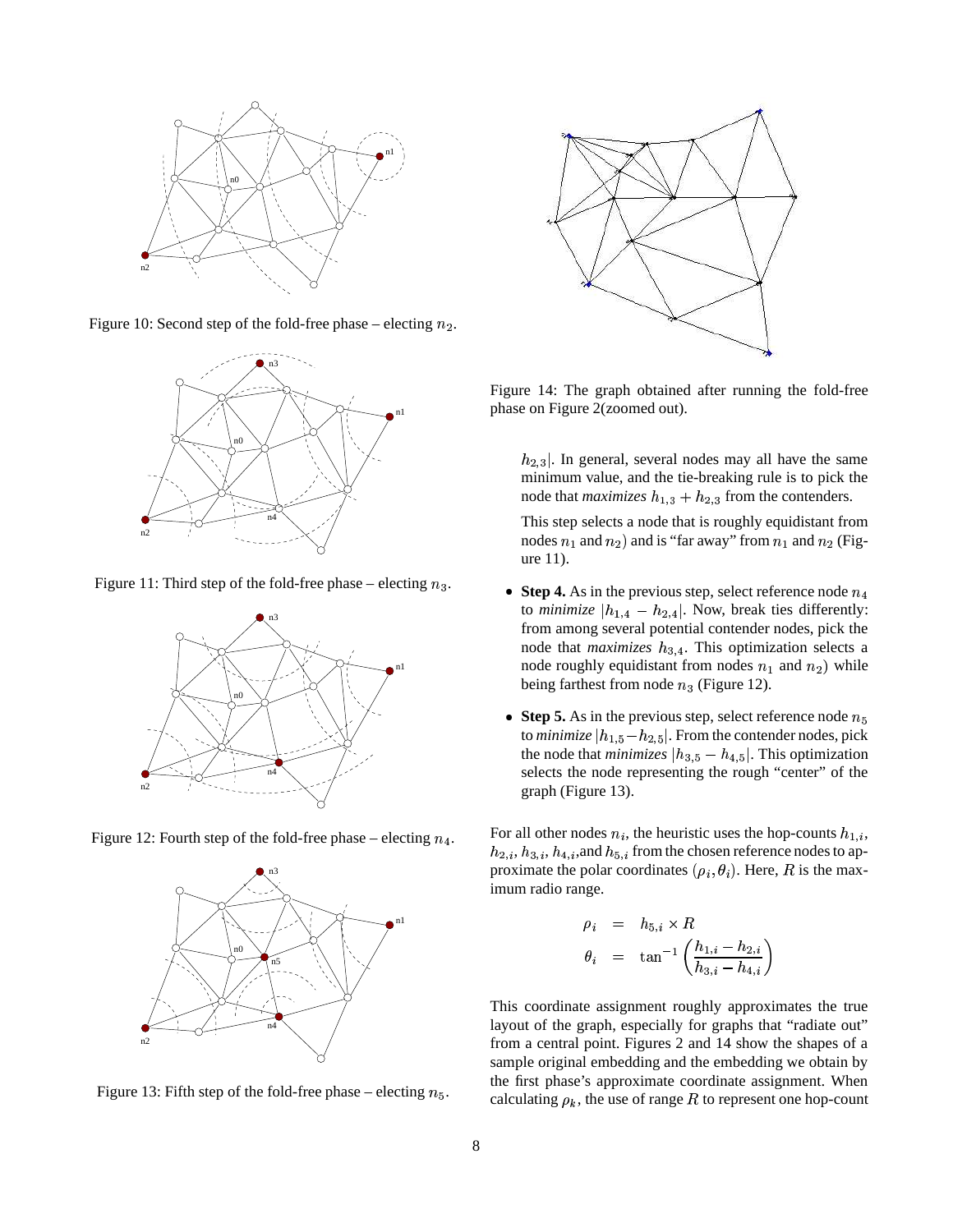results in a graph which is physically larger than the original graph; this property of the graph helps avoid local minima during the optimization phase.

## **4.3 Mass-spring optimization**

The second phase of the AFL algorithm runs concurrently at each node. The nodes run the mass-spring optimization described below.

At any time, each node  $n_i$  has a current estimate  $\hat{p}_i$  of its position. Each node  $n_i$  also periodically sends this position estimate to all its neighbors. Now, each node knows its own estimated position and the estimated position of all its neighbors.

Using these position estimates, each node  $n_i$  calculates the estimated distance  $d_{i,j}$  to each neighbor  $n_j$ . It also knows the *measured* distance  $r_{i,j}$  to each neighbor  $n_j$ .

Let  $\hat{v}_{i,j}$  represent the unit vector in the direction from  $\hat{p}_i$  to  $\hat{p}_j$ . The force  $F_{i,j}$  in the direction  $\hat{v}_{i,j}$  is given by the contract of the contract of the contract of the contract of the contract of the contract of the contract of

$$
\vec{F}_{i,j} = \hat{v}_{i,j} (\hat{d}_{i,j} - r_{i,j}).
$$
 (2)

The resultant force on the node  $i$  is given by

$$
\vec{F_i} = \sum_{i,j} \vec{F}_{i,j}.
$$

The energy  $E_{i,j}$  of nodes  $n_i$  and  $n_j$  due to the difference in the measured and estimated distances is the square of the magnitude of  $\vec{F}_{i,j}$ , and the total energy of node i is equal to

$$
E_i = \sum_j E_{i,j} = \sum_j \left( \hat{d}_{i,j} - r_{i,j} \right)^2.
$$

The total energy of the system  $E$  is given by

$$
E=\sum_i E_i.
$$

The energy  $E_i$  of each node  $n_i$  reduces when it moves by an infinitesimal amount in the direction of the resultant force  $F_i$ . The exact amount by which each node  $n_i$  moves is important for two reasons. First we must ensure that the new position has a smaller energy than the original position; second, we have to ensure that such movement does not result in a local minima.

AFL can guarantee the first condition by calculating the energy at the new location before moving there to guarantee that the energy reduces. But there is no simple way to guarantee that the move does not result in a local minima. We empirically selected that each node moves by the amount  $|F_i|/(2m_i)$ , inversely proportional to the number of neigh- bors of  $n_i$ .

Section 5 shows that AFL has a low probability of converging to local minima. Even if the graph reaches a local minimum, the fraction of nodes that get displaced tends to be small, thus causing only a small deformation in the resulting graph.

# **5 Simulation results**

We simulated the performance of AFL varying graph size, node connectivity, and ranging error. We evaluated its performance against an incremental scheme and a pure mass-spring based approach that did not use fold-freedom. We wrote a Java3d-based simulator to experiment with, analyze, and visualize the performance and behavior of the different localization algorithms.<sup>2</sup>

All the simulations presented here are 2D simulations. We model ranging error using a uniform random distribution, as a fraction of the true distance between any two nodes. We select a single sample from the distribution to represent the error, rather than collecting multiple samples over time and averaging them. Our simulations therefore present a worstcase scenario, because averaging a number of samples whose errors are symmetric about the mean eliminates ranging error. In practice, the hard errors to overcome are one-sided [20], for which our experimental method is appropriate.

We select a range to represent the distance over which nodes can communicate. For a given range  $R$ , any two nodes whose distance is less than R are connected by an edge on the graph.

In all the simulations, we take necessary precautionsto reduce the possibility of non-rigid graphs, this becomes very important when we do simulations with low connectivity. When deploying nodes we try to maintain a uniform local density by adding nodes to only those positions that have a number of neighbors below a certain threshold (we select this threshold based on the average connectivity of the graph).

### **5.1 Mass-spring without fold-freedom**

the contract of the contract of the contract of the contract of the contract of the contract of the contract of In our first experiment, we study the performance of a pure mass-spring based algorithm without fold-freedom. We simulate graphs of 30, 100, and 300 nodes, with average pernode connectivities of four, eight and twelve for each case. For each combination of the graph size and the connectivity we run 20 simulations each on a random topology.

All of these  $3 \cdot 4 \cdot 20 = 240$  simulations resulted in local *minima.* We detect the onset of a local-minimum condition when the square sum of distance errors do not change by more than  $0.1\%$ , at which time we check the GER to determine if the graph has reached a global or local minimum.

The results of these experiments validates our hypothesis that a pure mass-spring algorithm does not work without good ini-

 $2$ We plan to release the simulator and visualizer in the public domain.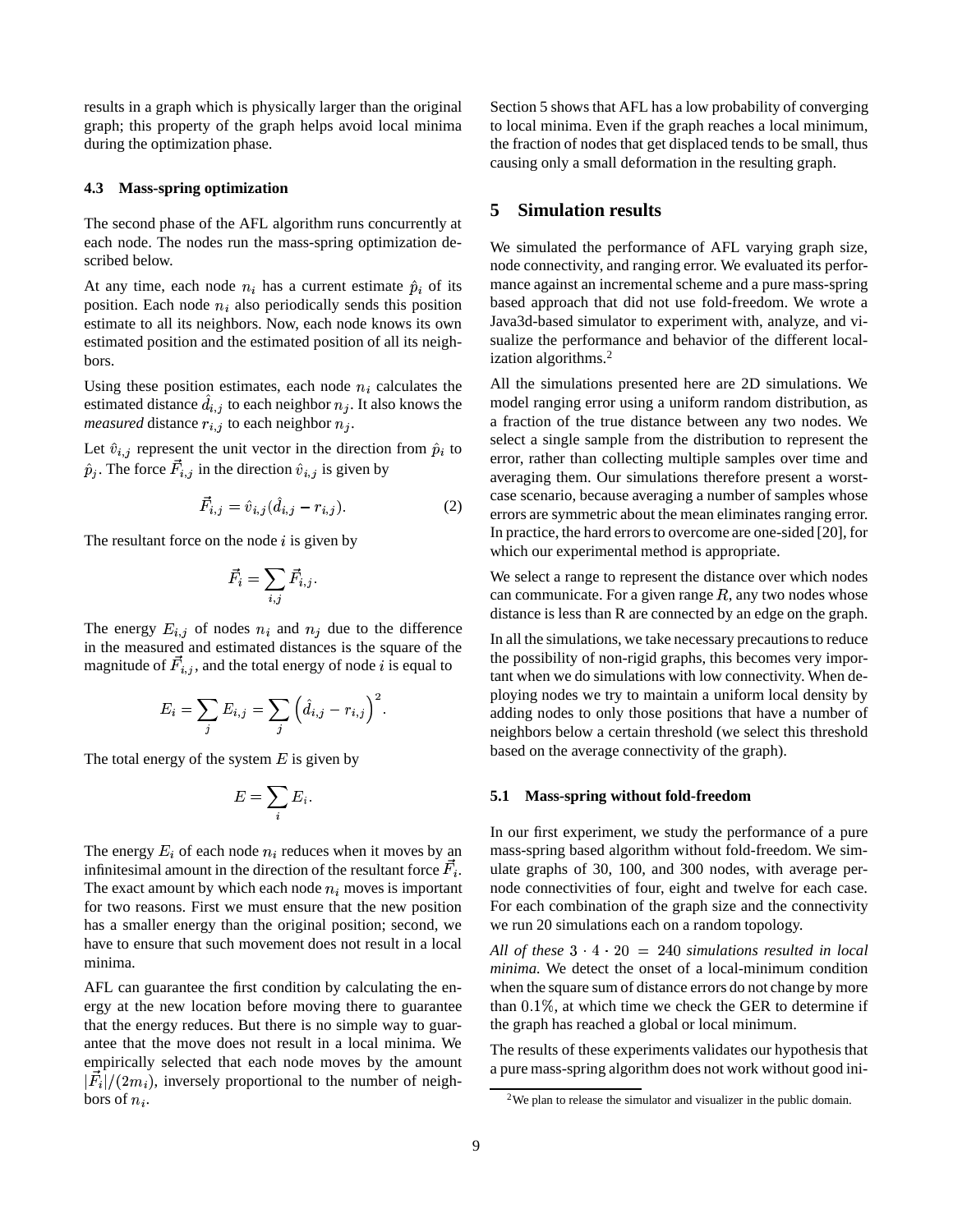

Figure 15: The fraction of the time a pure incremental scheme did not work and the fraction of nodes that could not be localized.

tial position estimates. In all these cases, we were able to verify that the reasons for local minima were *folded configurations.*

#### **5.2 AFL v. incremental scheme: Node connectivity**

As discussed in Section 3, we can approach the anchor-free localization problem either incrementally or concurrently (as in AFL). The goal of our second set of experiments is to examine the performance of an incremental anchor-free scheme under different degrees of connectivity and under different ranging errors. Our hypothesis is that AFL's concurrent approach is able to work in more cases than the incremental approach.

We deploy a number of nodes in a square area. The node deployment is random; we select a random point in the square to place a node and check if the number of nodes within range of that node is less than  $n$ , the degree of connectivity we are trying obtain. Then, we adjust the graph by repeatedly removing any node that is connected to rest of the nodes by less than three links. This is essential for a fair analysis of the positioning scheme since a node has to be connected to at least three other points for a unique solution to its position.

With the node configuration in place, we examine if we can incrementally obtain the position information of the nodes, starting with three nodes that can all hear each other. We perform an exhaustive search on the set of nodes to see if there are *some* three starting nodes that allow us to incrementally solve for the location information of all the nodes. In this sense, our results are an absolute best-case for an incremental scheme, because the existence of even one triplet that works properly is considered a success for the experiment.

Figure 15 shows the fraction of time we could find some three nodes for incremental localization as a function of node con-



Figure 16: The fraction of the time our algorithm could not localize a graph.

nectivity. As we can see, even for highly connected networks with an average connectivity of seven, the incremental localization method fails most of the time. This graph also shows the average fraction of the nodes that cannot be localized in each case. As we can see, the pure incremental scheme fail to localize a large fraction of nodes even under average connectivities as high as seven.

We run AFL on the same set of graphs. Figure 16 gives the results of this experiment. As we can see our algorithm performs much better even for graphs with small connectivity. This demonstrates our hypothesis.

#### **5.3 AFL v. incremental scheme: Ranging error**

Our third set of experiments explores a large parameter space, varying both ranging error as well as average node connectivity. The primary goal of these experiments is to evaluate whether our hypothesis, that AFL's concurrent fold-free approach is more robust to ranging error than the incremental approach. We find that the robustness to error at any given error rate depends on the node connectivity, so our results are three-dimensional graphs showing surfaces.

Each simulation in this set of experiments is on a 250-node graph in average and we ran 50 simulations to obtain each point on the graphs described below.

Figure 17 shows the performance of the AFL algorithm under different error ratios and different connectivities. The resulting GER values are very small. The GER represents the sum of the errors among individual points on the graph. Hence, a small GER value must correspond to small change to the overall structure of the graph.

Figure 18 shows the ratio of the GERs of the incremental scheme and AFL. The AFL algorithm clearly outperforms the incremental version; this ratio is always larger than 4, and is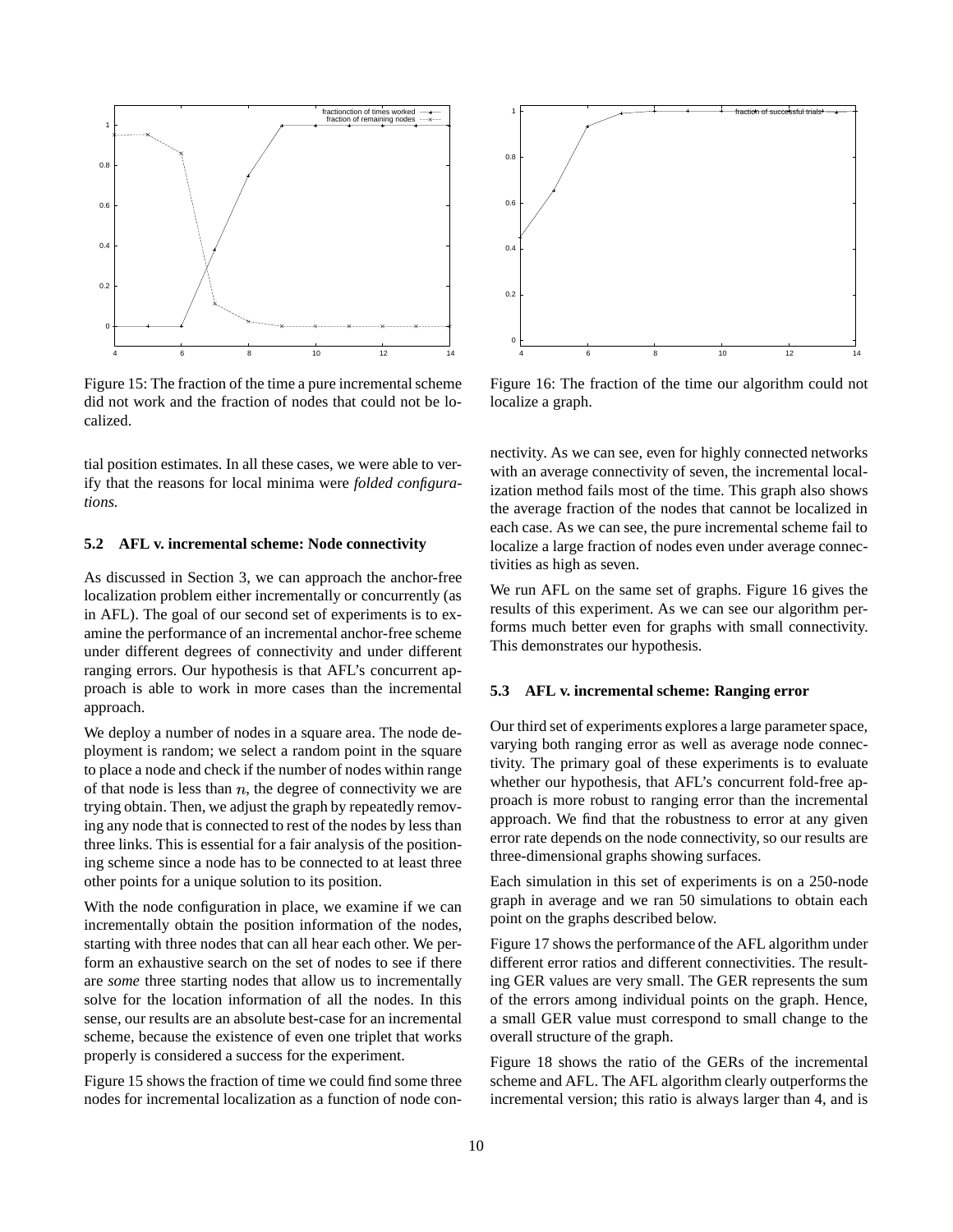

Figure 17: The value of global-error-ratio for AFL under different error and connectivities.



Figure 18: Ratio of GER of incremental scheme vs AFL.

often larger by more than 10, an order of magnitude. The ratio increases with small increases in ranging error (which is never more than 1% in the experiments).

Figure 19 shows the *maximum* error between any two nodes after running the AFL algorithm. When the graph undergoes some physical deformation, this is identical to some points in the graph moving with respect to other points. Hence the maximum error between any two points corresponds to the maximum deformation the graph has undergone. Figure 19 shows the superior performance of AFL under ranging errors, since the maximum distance error between any two points is small most of the time. In most cases the absolute position error is smaller than the radio range, showing a degree of robustness to error that is significantly better than in previously published schemes.

Finally, Figure 20 shows the ratio of the maximum error between any two unconnected nodes in the incremental algorithm and AFL. As mentioned earlier, the maximum error be-



Figure 19: Maximum error between any two unconnected nodes as a fraction of the range.



Figure 20: The ratio of the maximum errors between any two unconnected nodes in incremental and AFL respectively .

tween unconnected nodes is a good measure of the overall structural accuracy of the resulting graphs. Hence as far as total structural rigidity is concerned, AFL easily outperforms the incremental algorithm.

# **6 Conclusion**

Many sensor network applications require that each node's sensor stream be annotated with its physical location in some common coordinate system. Manual measurement and configuration methods for obtaining location don't scale and are error-prone, and equipping sensors with GPS is often expensive and does not work in indoor and urban deployments. Sensor networks can therefore benefit from a self-configuring method where nodes cooperate with each other, estimate local distances to their neighbors, and converge to a consistent coordinate assignment.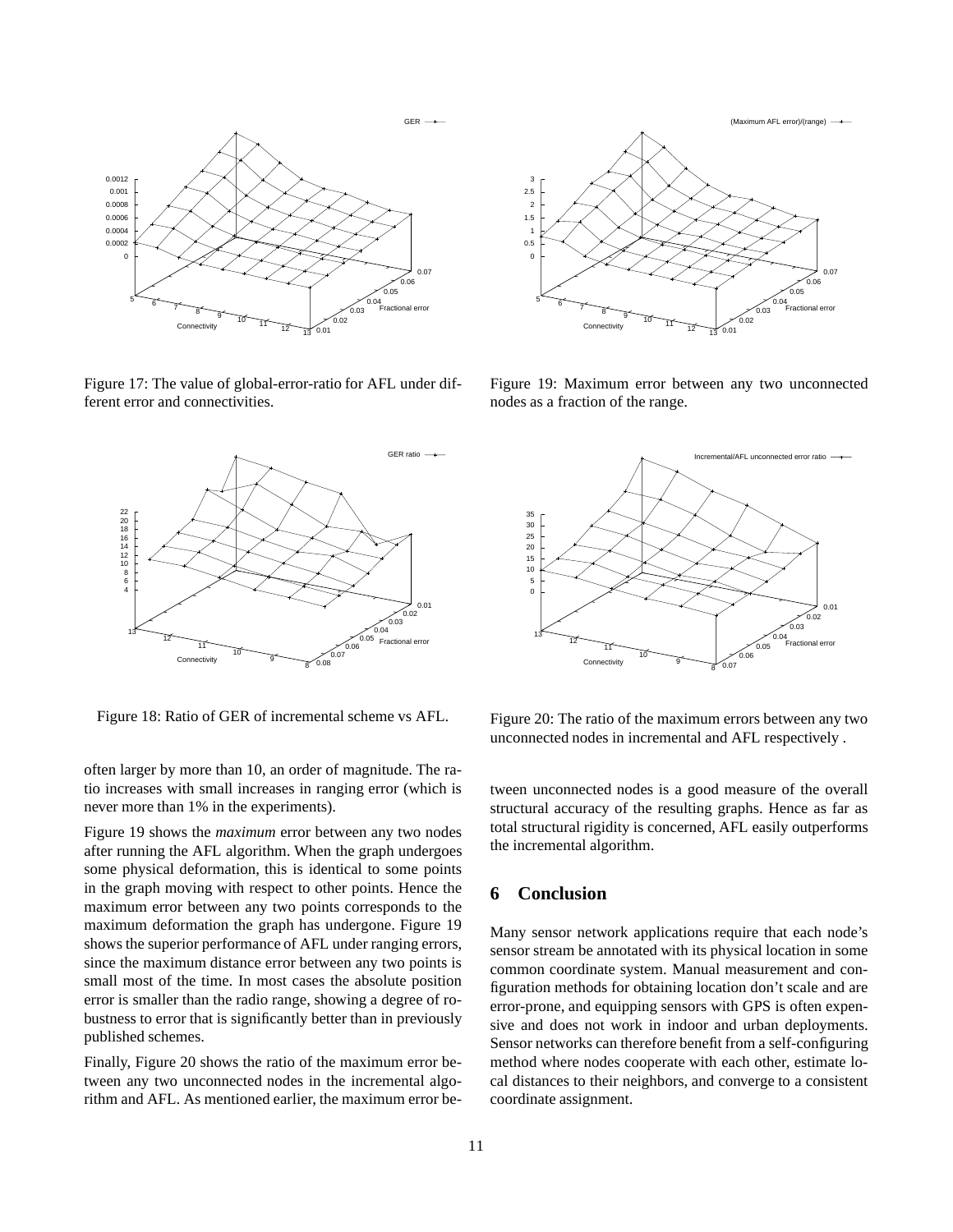This paper describes a fully decentralized anchor-free algorithm called AFL that solves this problem in many situations. In AFL, nodes start from a completely random initial coordinate assignment and converge to a consistent solution using only local node interactions. Nodes in AFL operate concurrently, rather than incrementally, and our simulation results show that this approach produces good coordinate assignments substantially more often than an incremental approach. For example, on random graphs based on RF connectivity, when the average node connectivity is to 7 or fewer neighbors, the incremental scheme almost never works whereas AFL does.

The key idea in AFL is *fold-freedom*, where nodes first configure into a topology that resembles a scaled and unfolded version of the true configuration, and then run a force-based relaxation procedure. Fold-freedom reduces the likelihood of lapsing into local minima by avoiding "folded" configurations, and is crucial to the ability of nodes in AFL to work concurrently. Our simulation results show that AFL is an order-of-magnitude better than incremental anchor-free approaches.

Several directions for future work present themselves. First, we would like to make precise claims about when AFL works and when it doesn't, by formally proving theorems about fold-free configurations. Second, we have started implementing AFL on a large location-aware beacon and sensor network, and look forward to evaluating its performance under real ranging and connectivity conditions. Third, we plan to compare AFL against anchor-based approachesinsofar as position accuracy is concerned (even though they solve a different problem because they rely on the existence of anchors and require a large number of anchors for good performance). While a comparison against published simulation results of the other schemes shows AFL in good light, a direct comparison and analysis is needed.

We also believe that our method for obtaining fold-free configurations has applications beyond ranging, including in the design of self-configuring scalable routing systems for large wireless and sensor networks. This is because the polar (or equivalent Cartesian) coordinates resulting from the fold-free procedure forms a natural framework over which to run scalable geographic routing, without requiring any actual location system.

# **References**

- [1] BERGER, B., KLEINBERG, J., AND LEIGHTON, T. Reconstructing a three-dimensional model with arbitrary errors. In *Proceedings of the 28th ACM Symposium on Theory of Computing* (1996).
- [2] BULUSU, N., HEIDEMANN, J., AND ESTRIN, D. GPS-less Low Cost Outdoor Localization For Very Small Devices. Tech. Rep. 00-729, Computer Science Department, University of Southern California, Apr. 2000.
- [3] BULUSU, N., HEIDEMANN, J., ESTRIN, D., AND TRAN, T. Self-configuring localization systems: Design and experimental evaluation. *ACM Transactions on Embedded Computing Systems* (May 2003). To appear.
- [4] CONNELLY, R. On generic global rigidity. In *Applied Geometry and Discrete Mathematics*. American Mathematical Society, 1991, pp. 147–155.
- [5] CONNELLY, R. Rigidity. In *Handbook of Convex Geometry*, vol. A. North-Holland, Amsterdam, 1993, pp. 223–271.
- [6] CRIPPEN, G., AND HAVEL, T. *Distance Geometry and Molecular Conformation*. John Wiley & Sons, 1988.
- [7] DOHERTY, L., PISTER, K., AND GHAOUI, L. Convex position estimation in wireless sensor networks. In *Proc. IEEE INFOCOM* (April 2001).
- [8] FRUCHTERMAN, T., AND REINGOLD, E. Graph Drawing by Force-directed Placement. *Software - Practice and Experience (SPE) 21*, 11 (November 1991), 1129–1164.
- [9] GRAVER, J., SERVATIUS, B., AND SERVATIUS, H. *Combinatorial Rigidity*. American Mathematical Society, 1993.
- [10] GRAVER, J. E. *Counting on Frameworks: Mathematics to Aid the Design of Rigid Structures*. Mathematical Association of America, 2001.
- [11] HARTER, A., HOPPER, A., STEGGLES, P., WARD, A., AND WEBSTER, P. The Anatomy of a Context-Aware Application. In *Proc. 5th ACM MOBICOM Conf.* (Seattle, WA, Aug. 1999).
- [12] HENDRICKSON, B. Conditions for unique graph realizations. *SIAM Journal on Computing 21*, 1 (1992), 65–84.
- [13] HOFFMANN-WELLENHOF, B., LICHTENEGGER, H., AND COLLINS, J. *Global Positioning System: Theory and Practice, Fourth Edition*. Springer-Verlag, 1997.
- [14] HOWARD, A., MATARIC, M., AND SUKHATME, G. Relaxation on a mesh: A formalism for generalized localization. In *Proc. IEEE/RSJ Intl. Conf. on Intelligent Robots and Systems (IROS)* (Wailea, Hawaii, Oct. 2001).
- [15] INTANAGONWIWAT, C., GOVINDAN, R., AND ESTRIN, D. Directed Diffusion: A Scalable and Robust Communication Paradigm for Sensor Networks. In *Proceedings of the Sixth International ACM Conference on Mobile Computing and Networking (MOBICOM)* (Boston, MA, 2000), pp. 56–67.
- [16] LI, J., JANNOTTI, J., DE COUTO, D., KARGER, D., AND MORRIS, R. A Scalable Location Service for Geographic Ad-Hoc Routing. In *Proc. 6th ACM MOBICOM Conf.* (Boston, MA, Aug. 2000).
- [17] MADDEN, S., FRANKLIN, M., HELLERSTEIN, J., AND HONG, W. TAG: a Tiny AGregation Service for Ad-Hoc Sensor Networks. In *Proceedings of the Fifth USENIX Symposium on Operating Systems Design and Implementation (OSDI)* (Boston, MA, December 2002).
- [18] NAGPAL, R., SHROBE, H., AND BACHRACH, J. Organizing a Global Coordinate System from Local Information on an Ad Hoc Sensor Network. In *Proc. International Workshop on Information Processing in Sensor Networks, IPSN 2003* (Palo Alto, CA, 2003).